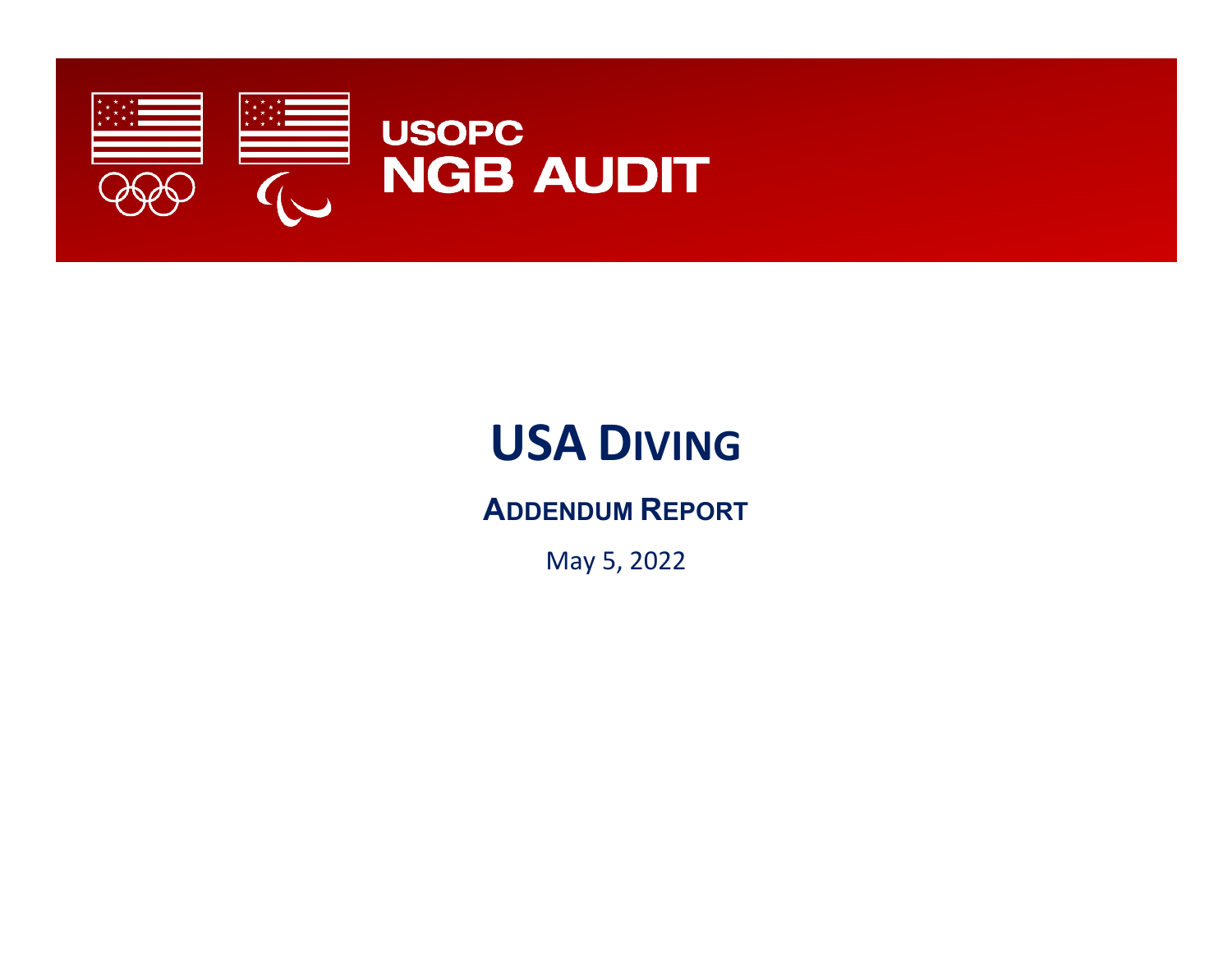#### **EXECUTIVE SUMMARY**

#### **Background, Scope, and Objectives**

The United States Olympic & Paralympic Committee's (USOPC) NGB Audit department (Audit) completed an audit of USA Diving on September 9, 2021. The purpose of the audit was to determine if USA Diving complies with the requirements of the NGB Compliance Standards (Standards) and to conduct testing in areas that present an increased risk to athletes, other members, and/or USA Diving. The audit focused on the policies and procedures in the areas of Governance and Compliance, Financial Standards and Reporting Practices, Athlete Protections and Rights, Sport Performance, and Operational Performance.

<span id="page-1-1"></span>Following the audit, NGBs have 120 days, unless otherwise specified, to provide evidence of remediation to Audit. Based on the evidence provided, Audit has assigned a Followup Demonstration Level<sup>1</sup> of Compliant, Needs Improvement, Little Evidence of Compliance, or No Evidence of Compliance. Details are provided in the findings below.

## **DEMONSTRATION LEVEL COMPARISON**

The below charts present the updated distribution of compliance demonstration levels. For further detail not provided in this addendum report, please refer to the Audit report posted on [TeamUSA.org](http://TeamUSA.org).

<span id="page-1-0"></span>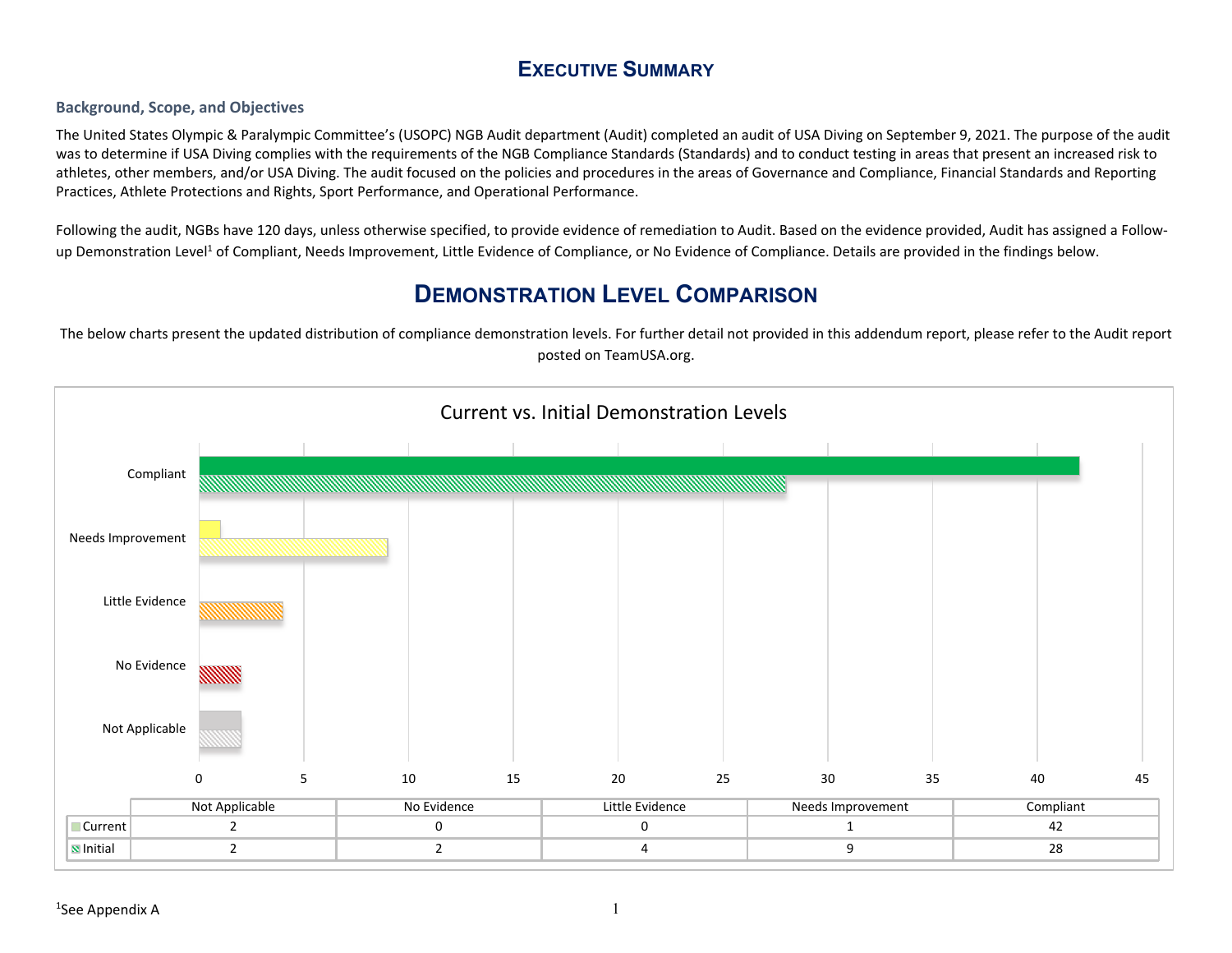#### **Follow-up Summary**

Based on the evidence provided, USA Diving has remediated 14 findings. As of May 3, 2022, USA Diving is 93% compliant. Additional details are outlined below.

### **NGB AUDIT FINDINGS – FOLLOW-UP STATUS**

All Standards are evaluated against the 2020 Implementation Guide for Audit Standards. Bylaws references are based on the USOPC Bylaws approved in June 2020.

#### **GOVERNANCE AND COMPLIANCE**

| <b>Needs Improvement</b> |                                                                                                                                                                                                                                                                                             |                                                                                                                                                                                                                                                                                          |  |
|--------------------------|---------------------------------------------------------------------------------------------------------------------------------------------------------------------------------------------------------------------------------------------------------------------------------------------|------------------------------------------------------------------------------------------------------------------------------------------------------------------------------------------------------------------------------------------------------------------------------------------|--|
| $\mathbf{1}$             | Athlete Representation - A.1 a & b                                                                                                                                                                                                                                                          | <b>Management Action Plan</b>                                                                                                                                                                                                                                                            |  |
|                          | FINDING: USA Diving does not have at least 20% athlete representation on its<br>Master Diving Committee.                                                                                                                                                                                    | The Masters Diving Committee has the appropriate number of seats on<br>the committee reserved for athlete representatives, as demonstrated by<br>that committee's charter. USA Diving is working with the committee to<br>fill the open seat(s).                                         |  |
|                          |                                                                                                                                                                                                                                                                                             | Due Date: December 31, 2021                                                                                                                                                                                                                                                              |  |
|                          | <b>Follow-up Level: Compliant</b>                                                                                                                                                                                                                                                           |                                                                                                                                                                                                                                                                                          |  |
|                          | USA Diving filled all open seats on the Masters Diving Committee and athlete representation on the committee meets requirements. USA Diving is now<br>compliant.                                                                                                                            |                                                                                                                                                                                                                                                                                          |  |
| $\overline{2}$           | Board Composition - A.1 c                                                                                                                                                                                                                                                                   | <b>Management Action Plan</b>                                                                                                                                                                                                                                                            |  |
|                          | FINDING: USA Diving's Bylaws meet most of the requirements for the definition<br>of independent perspective, however, they do not state that independent<br>board members must continue to meet the definition of independent<br>perspective for their entire term and any successive term. | USA Diving will amend its bylaws to explicitly include this language.<br>Due Date: December 31, 2021                                                                                                                                                                                     |  |
|                          | <b>Follow-up Level: Compliant</b>                                                                                                                                                                                                                                                           |                                                                                                                                                                                                                                                                                          |  |
|                          | USA Diving updated the bylaws to include the required language and is now compliant.                                                                                                                                                                                                        |                                                                                                                                                                                                                                                                                          |  |
| 3                        | Bylaws $- A.3a$                                                                                                                                                                                                                                                                             | <b>Management Action Plan</b>                                                                                                                                                                                                                                                            |  |
|                          | FINDING: USA Diving's Committee Charters are missing standing committee<br>requirements.                                                                                                                                                                                                    | Directors passed a motion to update the committee charters to address<br>committee member attendance, committee member removal, and<br>committee member compensation. A copy of the language adopted by<br>the motion and the minutes of the meeting have been provided to NGB<br>Audit. |  |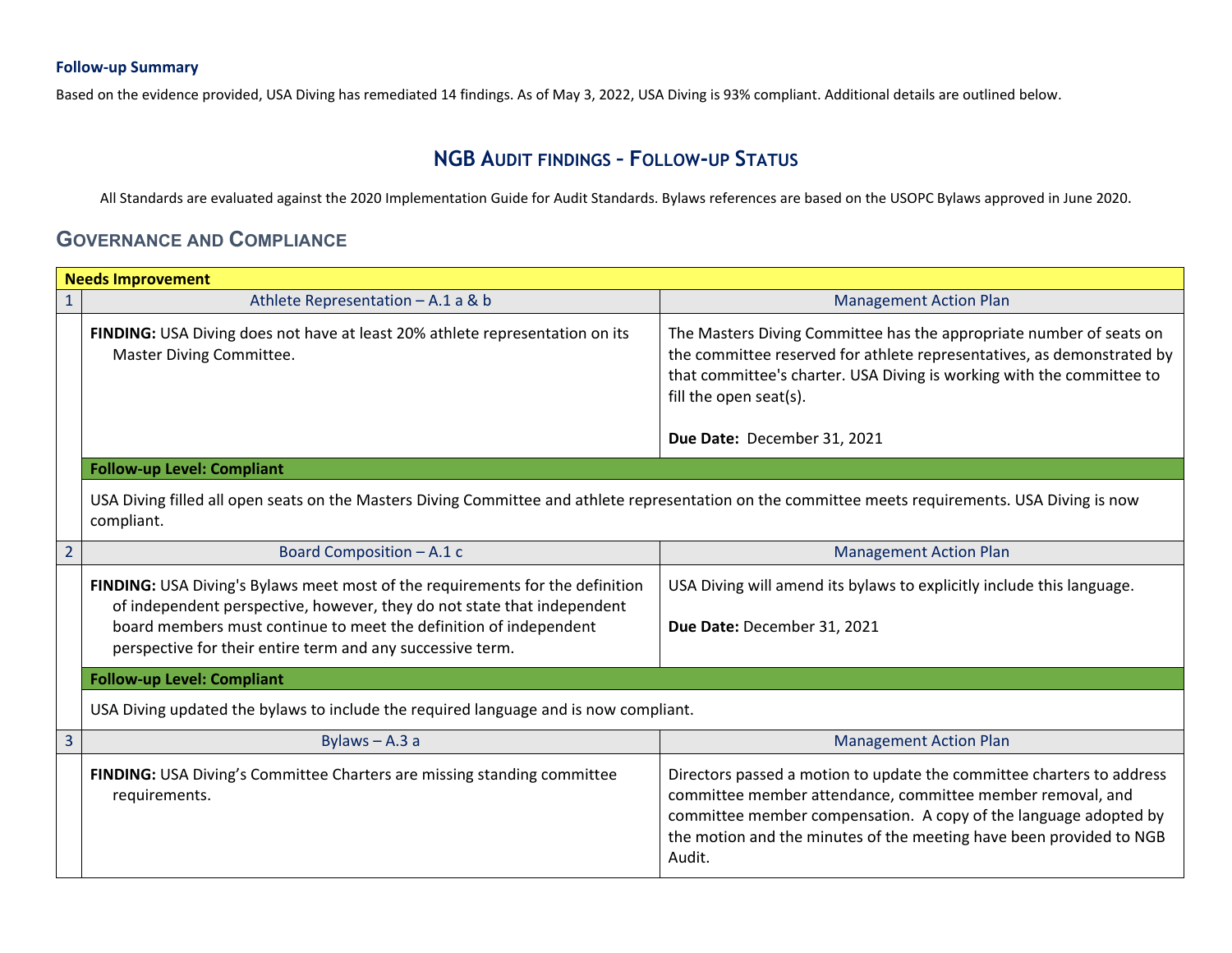|                                   | <b>Follow-up Level: Compliant</b>                                                                                                                                                                                                                                                                                                                                                                                                                                                                                         |                                                                                                                                                                                                                                                                                                                                                                                                                                                                       |  |
|-----------------------------------|---------------------------------------------------------------------------------------------------------------------------------------------------------------------------------------------------------------------------------------------------------------------------------------------------------------------------------------------------------------------------------------------------------------------------------------------------------------------------------------------------------------------------|-----------------------------------------------------------------------------------------------------------------------------------------------------------------------------------------------------------------------------------------------------------------------------------------------------------------------------------------------------------------------------------------------------------------------------------------------------------------------|--|
|                                   | USA Diving updated the relevant committee charters to include the missing requirements and is now compliant.                                                                                                                                                                                                                                                                                                                                                                                                              |                                                                                                                                                                                                                                                                                                                                                                                                                                                                       |  |
| $\overline{4}$                    | Board Development - A.3 b                                                                                                                                                                                                                                                                                                                                                                                                                                                                                                 | <b>Management Action Plan</b>                                                                                                                                                                                                                                                                                                                                                                                                                                         |  |
|                                   | FINDING: USA Diving has formal onboarding materials for new board and<br>committee members. However, there was no evidence these materials were<br>provided.                                                                                                                                                                                                                                                                                                                                                              | USA Diving has drafted a policy to distribute the onboarding materials<br>and to retain evidence of that distribution. That policy has been<br>provided to NGB Audit.                                                                                                                                                                                                                                                                                                 |  |
|                                   | <b>Follow-up Level: Compliant</b>                                                                                                                                                                                                                                                                                                                                                                                                                                                                                         |                                                                                                                                                                                                                                                                                                                                                                                                                                                                       |  |
|                                   | Audit verified that USA Diving implemented and is following the Onboarding Materials Distribution Policy and is now compliant.                                                                                                                                                                                                                                                                                                                                                                                            |                                                                                                                                                                                                                                                                                                                                                                                                                                                                       |  |
| 5                                 | Statement of Ethics - A.6 a                                                                                                                                                                                                                                                                                                                                                                                                                                                                                               | <b>Management Action Plan</b>                                                                                                                                                                                                                                                                                                                                                                                                                                         |  |
|                                   | FINDING: USA Diving does have a statement of ethics, but it does not include<br>general concepts, including common principles of ethics based on the NGB's<br>organizational values.                                                                                                                                                                                                                                                                                                                                      | USA Diving has updated the statement of ethics to address this finding.<br>A copy of the updated policy has been provided to NGB Audit.                                                                                                                                                                                                                                                                                                                               |  |
| <b>Follow-up Level: Compliant</b> |                                                                                                                                                                                                                                                                                                                                                                                                                                                                                                                           |                                                                                                                                                                                                                                                                                                                                                                                                                                                                       |  |
|                                   | USA Diving updated the statement of ethics to include general concepts and is now compliant.                                                                                                                                                                                                                                                                                                                                                                                                                              |                                                                                                                                                                                                                                                                                                                                                                                                                                                                       |  |
|                                   | <b>Little Evidence of Compliance</b>                                                                                                                                                                                                                                                                                                                                                                                                                                                                                      |                                                                                                                                                                                                                                                                                                                                                                                                                                                                       |  |
| 6                                 | Code of Conduct - A.5 a                                                                                                                                                                                                                                                                                                                                                                                                                                                                                                   | <b>Management Action Plan</b>                                                                                                                                                                                                                                                                                                                                                                                                                                         |  |
|                                   | FINDING: There are elements missing from USA Diving's Code of Conduct,<br>including the resolution of code of conduct violations and policy owner.                                                                                                                                                                                                                                                                                                                                                                        | USA Diving has added the appropriate email address for the policy<br>owner. Additionally, USA Diving has updated Section 1.7 of the policy to<br>state the resolution process more clearly. A copy of the updated policy<br>has been provided to NGB Audit.                                                                                                                                                                                                           |  |
|                                   | <b>Follow-up Level: Compliant</b>                                                                                                                                                                                                                                                                                                                                                                                                                                                                                         |                                                                                                                                                                                                                                                                                                                                                                                                                                                                       |  |
|                                   | USA Diving updated the code of conduct to include all required elements and is now compliant.                                                                                                                                                                                                                                                                                                                                                                                                                             |                                                                                                                                                                                                                                                                                                                                                                                                                                                                       |  |
| $\overline{7}$                    | Conflicts of Interest Policy - A.6 b                                                                                                                                                                                                                                                                                                                                                                                                                                                                                      | <b>Management Action Plan</b>                                                                                                                                                                                                                                                                                                                                                                                                                                         |  |
|                                   | FINDING: There are elements missing from USA Diving's Conflict of Interest<br>Policy in the following areas: applicability, organizational expectations,<br>disclosures, and resolution.<br>USA Diving is in the process of updating internal processes to ensure conflict<br>of interest disclosures are received annually, as required. During testing, it<br>was noted that one of the ten individuals tested did not have a current<br>conflict of interest form and several were not submitted on time. In addition, | USA Diving will update its conflict of interest (COI) policy to address the<br>missing items including applicability, organizational expectations,<br>disclosures, and resolution. Additionally, the COI Policy will be updated<br>to outline internal processes to ensure disclosures are received and<br>reviewed annually. Management will ensure adherence to the<br>implemented internal processes for the 2022 reporting period.<br>Due Date: December 31, 2021 |  |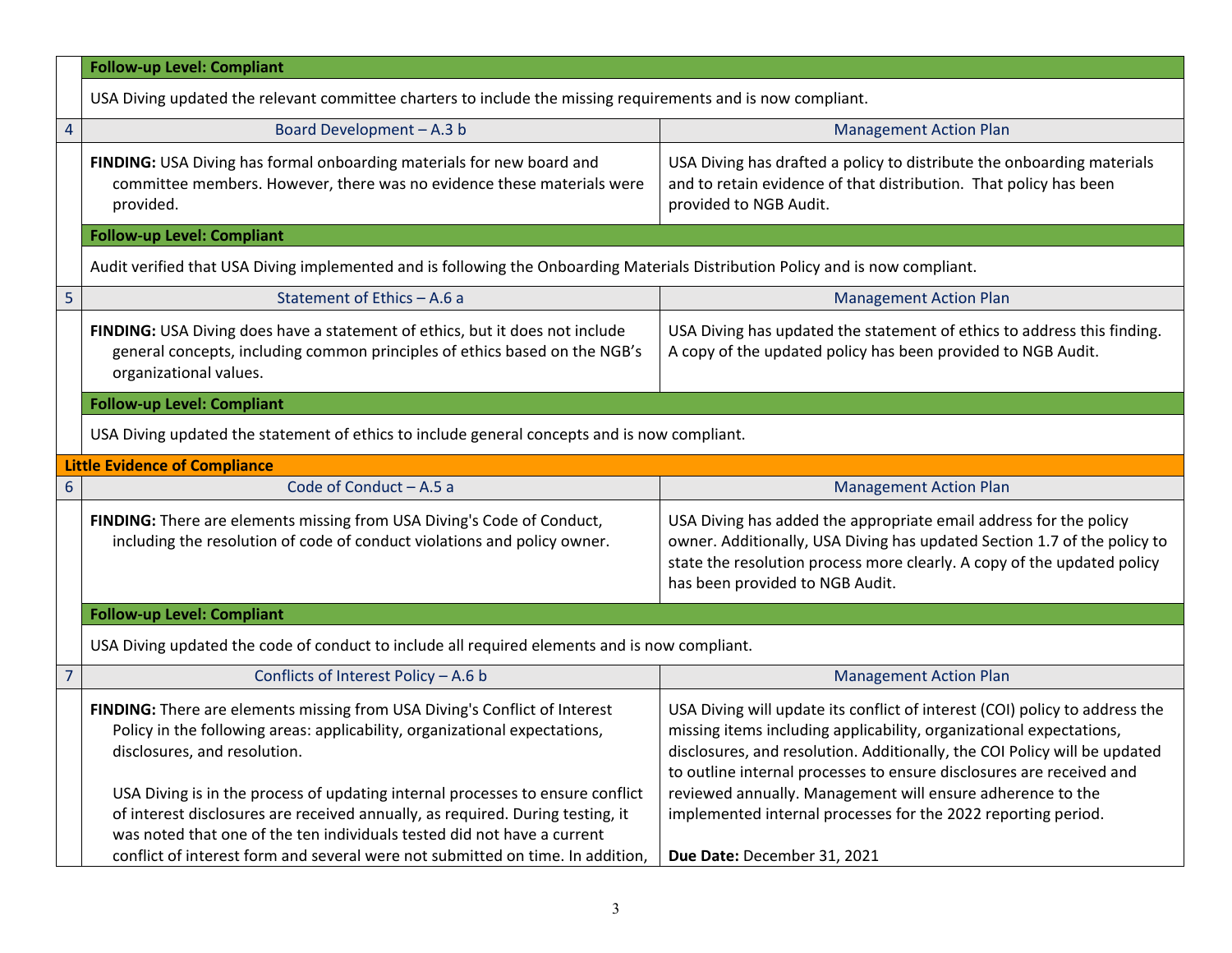| there is no evidence of review on any of the conflict of interest disclosure<br>forms tested.                                                                                                                                                                                                                                                                                         |  |
|---------------------------------------------------------------------------------------------------------------------------------------------------------------------------------------------------------------------------------------------------------------------------------------------------------------------------------------------------------------------------------------|--|
| This is a repeat finding. There were two findings from the previous audit. One<br>has been partially remediated as the conflict of interest disclosure form was<br>updated. However, controls to ensure forms are completed annually have<br>not been implemented. Additionally, the other finding required USA Diving to<br>adopt a formal review process for completed disclosures. |  |
| <b>Follow-up Level: Compliant</b>                                                                                                                                                                                                                                                                                                                                                     |  |

USA Diving updated the conflict of interest policy to include all required elements and ensured the updated policy is being followed for all disclosure forms. Audit conducted testing and did not identify any concerns. USA Diving is now compliant.

### **FINANCIAL STANDARDS AND REPORTING PRACTICES**

|                                           | <b>Needs Improvement</b>                                                                                                                                                                                                                                                                                                                                                                                                                                                                                                                                                                      |                                                                                                                                                                                                                                                                                                                                                                                                                                    |  |  |
|-------------------------------------------|-----------------------------------------------------------------------------------------------------------------------------------------------------------------------------------------------------------------------------------------------------------------------------------------------------------------------------------------------------------------------------------------------------------------------------------------------------------------------------------------------------------------------------------------------------------------------------------------------|------------------------------------------------------------------------------------------------------------------------------------------------------------------------------------------------------------------------------------------------------------------------------------------------------------------------------------------------------------------------------------------------------------------------------------|--|--|
| 8                                         | Financial Stability - B.1 a                                                                                                                                                                                                                                                                                                                                                                                                                                                                                                                                                                   | <b>Management Action Plan</b>                                                                                                                                                                                                                                                                                                                                                                                                      |  |  |
|                                           | FINDING: USA Diving had minor net losses for three out of the four prior years<br>reviewed.<br>This is a repeat finding. The finding from the previous audit noted USA<br>Diving should increase its financial capabilities, manage its cash flow, and<br>reduce debt to be sustainable and continue operating as an NGB. This was<br>partially remediated considering USA Diving made progress on several<br>aspects of the finding including significant improvements to financial<br>management. Additionally, they no longer have a going concern as of the<br>2019 financial statements. | USA Diving has already taken significant steps to ensure its financial<br>viability. The organization has overhauled its financial practices and<br>currently maintains a positive and healthy balance sheet. USA Diving will<br>continue to closely manage expenses and seek opportunities to increase<br>revenue. Audited financial statements will continue to reflect positive<br>financial trends.<br>Due Date: June 30, 2022 |  |  |
| <b>Follow-up Level: Needs Improvement</b> |                                                                                                                                                                                                                                                                                                                                                                                                                                                                                                                                                                                               |                                                                                                                                                                                                                                                                                                                                                                                                                                    |  |  |
|                                           | USA Diving is actively working with external auditors to complete the 2020 and 2021 Audited Financial Statements; until these statements are available,<br>positive financial trends cannot be verified by Audit.                                                                                                                                                                                                                                                                                                                                                                             |                                                                                                                                                                                                                                                                                                                                                                                                                                    |  |  |
| $\overline{9}$                            | USOPC Funding $- B.1 c$                                                                                                                                                                                                                                                                                                                                                                                                                                                                                                                                                                       | <b>Management Action Plan</b>                                                                                                                                                                                                                                                                                                                                                                                                      |  |  |
|                                           | FINDING: USA Diving allocated one expense to two different projects which<br>overstated the funded amount on the final grant report.                                                                                                                                                                                                                                                                                                                                                                                                                                                          | USA Diving will work with the USOPC to repay owed funds. Additionally,<br>USA Diving's Treasurer will review the final grant report and supporting<br>documentation before submission.                                                                                                                                                                                                                                             |  |  |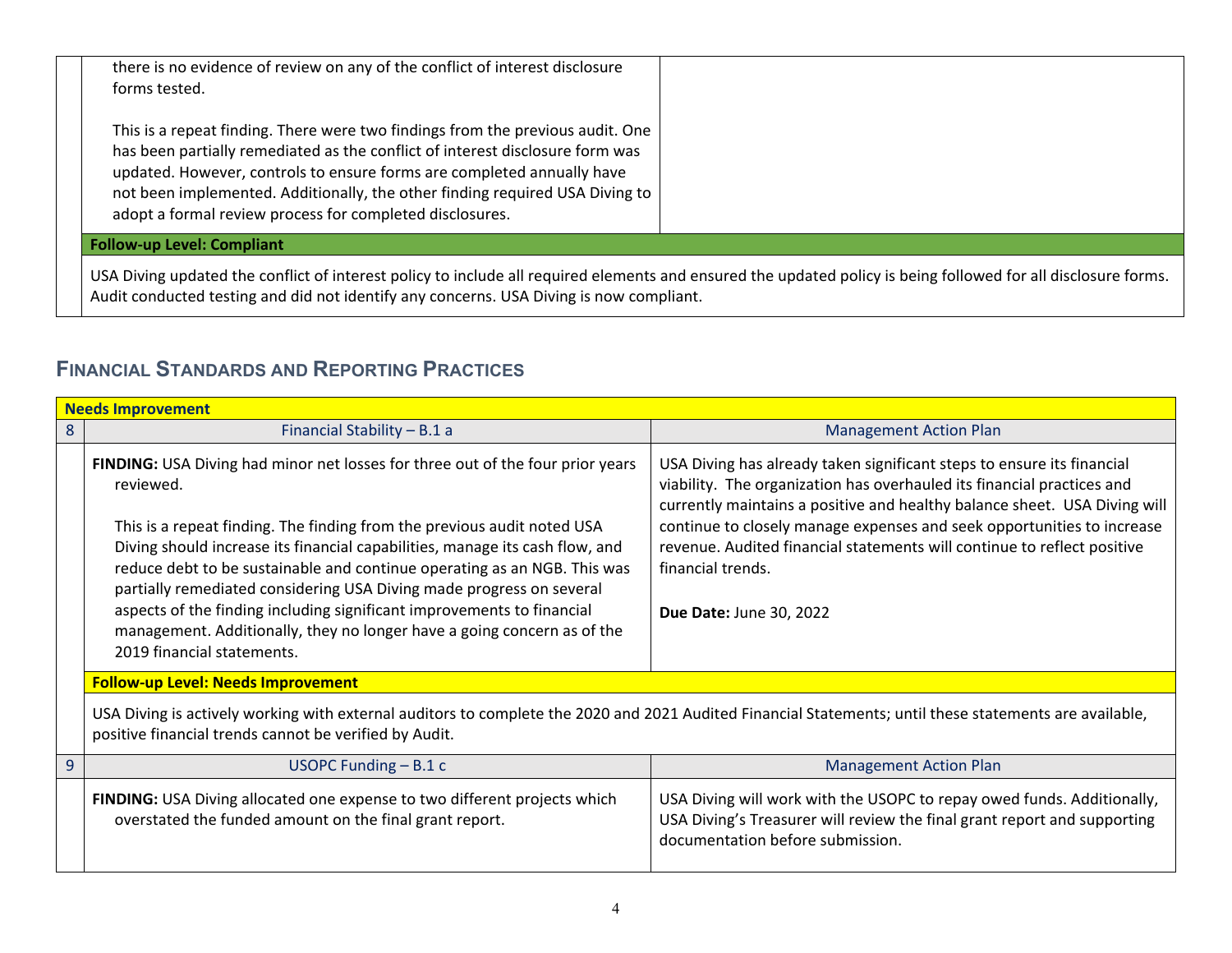**Due Date:** March 31, 2022

**Follow-up Level: Compliant**

USA Diving's 2021 final grant report does not contain errors. In addition, funds owed to the USOPC were repaid. USA Diving is now compliant.

#### **ATHLETE PROTECTION AND RIGHTS**

| <b>Needs Improvement</b> |                                                                                                                        |                                                                                                                                  |  |
|--------------------------|------------------------------------------------------------------------------------------------------------------------|----------------------------------------------------------------------------------------------------------------------------------|--|
| 10                       | Anti-Doping Policy Language - C.4 a                                                                                    | <b>Management Action Plan</b>                                                                                                    |  |
|                          | FINDING: USA Diving does not have formal policies and procedures to enforce<br>anti-doping sanctions.                  | USA Diving will update policies to include formal procedures to enforce<br>anti-doping sanctions.<br>Due Date: December 31, 2021 |  |
|                          | <b>Follow-up Level: Compliant</b>                                                                                      |                                                                                                                                  |  |
|                          | USA Diving implemented a formal policy that includes procedures to enforce anti-doping sanctions and is now compliant. |                                                                                                                                  |  |

#### **SPORT PERFORMANCE**

| <b>No Evidence of Compliance</b> |                                                                                                    |                                                                                                            |
|----------------------------------|----------------------------------------------------------------------------------------------------|------------------------------------------------------------------------------------------------------------|
| 11                               | Event Sanctioning – D.4 b                                                                          | <b>Management Action Plan</b>                                                                              |
|                                  | <b>FINDING:</b> USA Diving's sanctioning document(s) do not have the minimum<br>required elements. | USA Diving updated its sanctioning document. A copy of that updated<br>document was provided to NGB Audit. |
|                                  | <b>Follow-up Level: Compliant</b>                                                                  |                                                                                                            |
|                                  | USA Diving updated the sanctioning document to include the required elements and is now compliant. |                                                                                                            |

## **OPERATIONAL PERFORMANCE**

| <b>Needs Improvement</b> |                                                                                                                                                    |                                                                                                                                    |
|--------------------------|----------------------------------------------------------------------------------------------------------------------------------------------------|------------------------------------------------------------------------------------------------------------------------------------|
|                          | Whistleblower and Anti-Retaliation $- E.5 a$                                                                                                       | <b>Management Action Plan</b>                                                                                                      |
|                          | <b>FINDING:</b> USA Diving's Whistleblower Policy is missing the required language<br>that the investigation is executed by disinterested parties. | USA Diving will update the whistleblower policy to specify that<br>disinterested individuals will investigate and resolve reports. |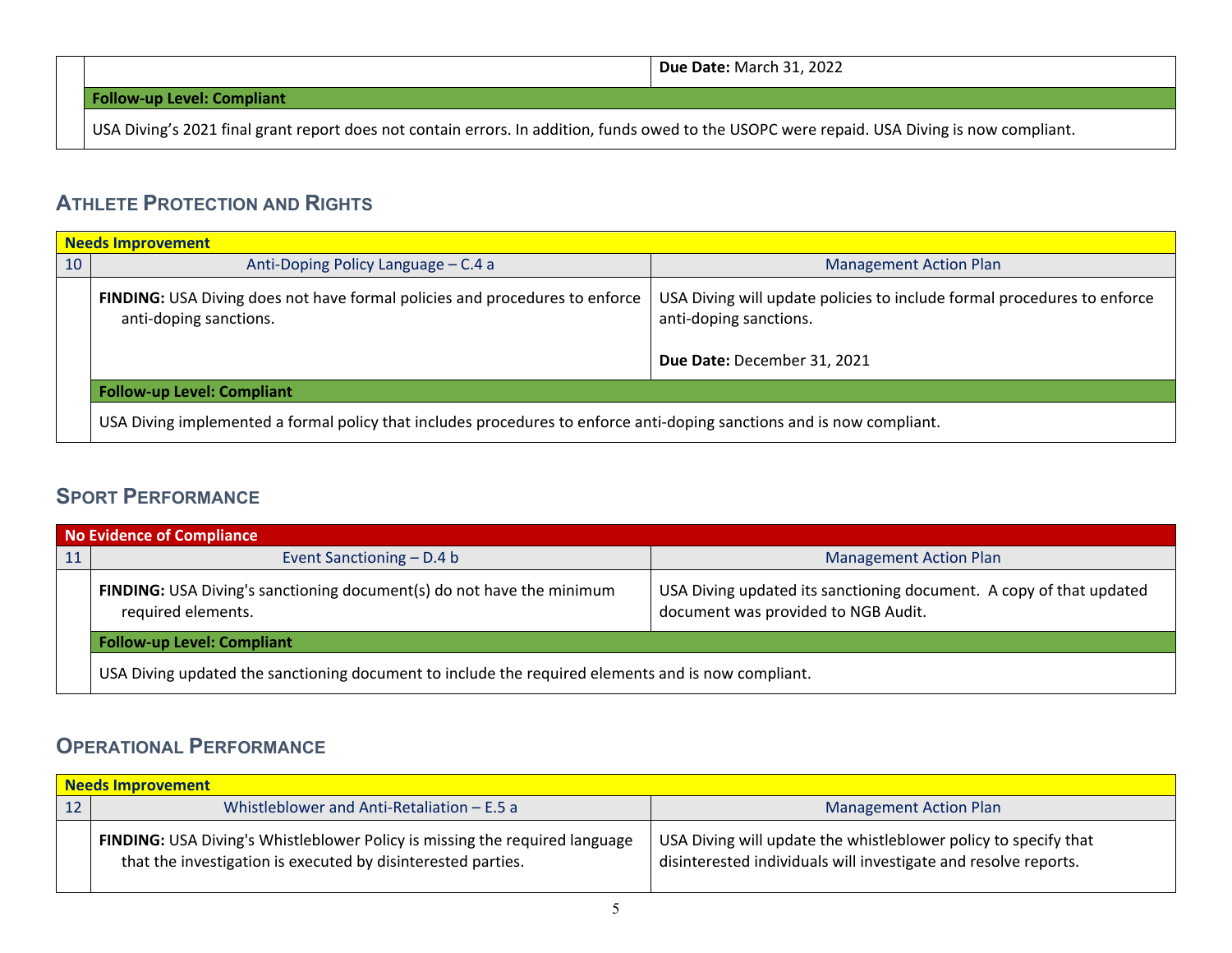|    |                                                                                                                                                                                                                                                                                                                              | Due Date: December 31, 2021                                                                                                                                                                                                                  |  |
|----|------------------------------------------------------------------------------------------------------------------------------------------------------------------------------------------------------------------------------------------------------------------------------------------------------------------------------|----------------------------------------------------------------------------------------------------------------------------------------------------------------------------------------------------------------------------------------------|--|
|    | <b>Follow-up Level: Compliant</b>                                                                                                                                                                                                                                                                                            |                                                                                                                                                                                                                                              |  |
|    | USA Diving updated the whistleblower policy to include the required language and is now compliant.                                                                                                                                                                                                                           |                                                                                                                                                                                                                                              |  |
|    | <b>Little Evidence of Compliance</b>                                                                                                                                                                                                                                                                                         |                                                                                                                                                                                                                                              |  |
| 13 | Gender Equity - E.7 b                                                                                                                                                                                                                                                                                                        | <b>Management Action Plan</b>                                                                                                                                                                                                                |  |
|    | FINDING: USA Diving does have established performance criteria that are the<br>same for both men and women. However, they do not have the criteria                                                                                                                                                                           | The performance criteria will be published online.                                                                                                                                                                                           |  |
|    | published online or in an athlete handbook.                                                                                                                                                                                                                                                                                  | Due Date: December 31, 2021                                                                                                                                                                                                                  |  |
|    | <b>Follow-up Level: Compliant</b>                                                                                                                                                                                                                                                                                            |                                                                                                                                                                                                                                              |  |
|    | USA Diving published the performance criteria online and is now compliant.                                                                                                                                                                                                                                                   |                                                                                                                                                                                                                                              |  |
| 14 | Equal Opportunity $- E. 7 c$                                                                                                                                                                                                                                                                                                 | <b>Management Action Plan</b>                                                                                                                                                                                                                |  |
|    | FINDING: While USA Diving provides an equal opportunity to participate as<br>required, they do not provide anti-discrimination training.                                                                                                                                                                                     | USA Diving will select and implement a resource to provide this training.                                                                                                                                                                    |  |
|    |                                                                                                                                                                                                                                                                                                                              | Due Date: December 31, 2021                                                                                                                                                                                                                  |  |
|    | <b>Follow-up Level: Compliant</b>                                                                                                                                                                                                                                                                                            |                                                                                                                                                                                                                                              |  |
|    | USA Diving conducted anti-discrimination training on February 23, 2022, and is now compliant.                                                                                                                                                                                                                                |                                                                                                                                                                                                                                              |  |
|    | <b>No Evidence of Compliance</b>                                                                                                                                                                                                                                                                                             |                                                                                                                                                                                                                                              |  |
| 15 | Strategic Planning - E. 8 a                                                                                                                                                                                                                                                                                                  | <b>Management Action Plan</b>                                                                                                                                                                                                                |  |
|    | FINDING: USA Diving does have a strategic plan that includes athletic and<br>organization-wide initiatives; however, the strategic plan is out of date.<br>Additionally, management needs to ensure evidence of board approval is<br>documented and there is a process to periodically monitor progress<br>against the plan. | The USA Diving Board of Directors plans to meet in September or<br>October for a strategic planning session. USA Diving will update its<br>strategic plan based on that session, and the Board will review, and<br>approve the updated plan. |  |
|    |                                                                                                                                                                                                                                                                                                                              | Due Date: December 31, 2021                                                                                                                                                                                                                  |  |
|    | <b>Follow-up Level: Compliant</b>                                                                                                                                                                                                                                                                                            |                                                                                                                                                                                                                                              |  |
|    | USA Diving updated and provided their board-approved strategic plan to Audit. Additionally, the CEO will provide quarterly updates to the board on the<br>progress of the strategic plan. USA Diving is now compliant.                                                                                                       |                                                                                                                                                                                                                                              |  |

Additional updates on findings that have not been remediated will be provided in the NGB Certification Report.

We would like to thank the USA Diving staff for their cooperation throughout the audit process.